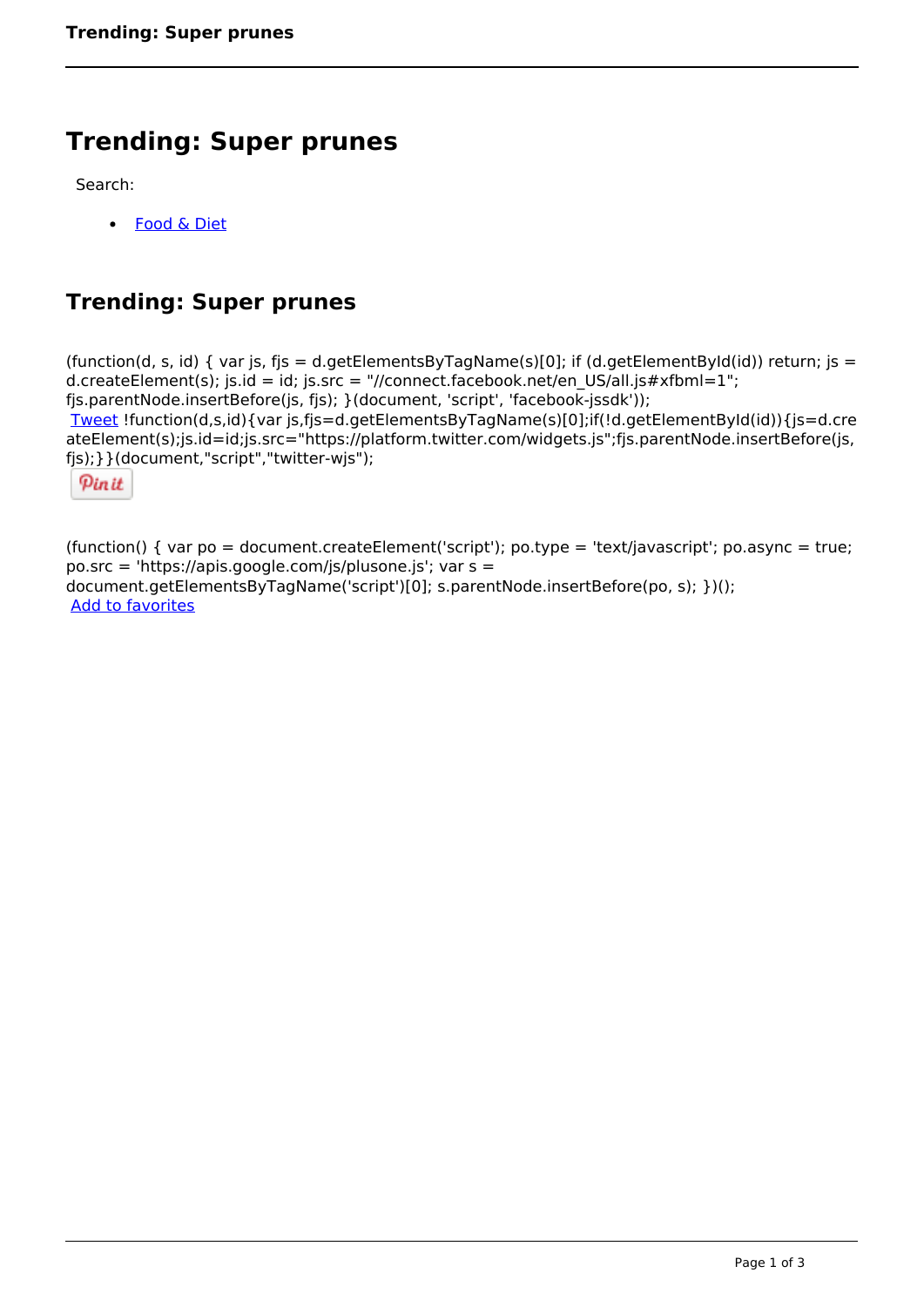## **Trending: Super prunes**



Rate this recipe

0 people are cooking this [Count me in](https://www.naturalhealthmag.com.au/flag/flag/favorites/2439?destination=printpdf%2F2439&token=5c4270db3c937bf7f3689c9238576095)

We take a look into why chefs love these sweet and squidgy dried fruits for entrees, mains and desserts.

Prunes have a reputation for 'keeping you regular', and (perhaps infamously) being wrapped in bacon and served as an appetiser by the archaic name of 'devils on horseback'. But these richtasting, high-fibre dried fruits have applications beyond the remedial and old-fashioned hors d'oeuvres.

#### **What are prunes?**

A prune is simply a dried or dehydrated plum. The variety most commonly grown in Australia is the D'Agen. Originally from France, the classic D'Agen remains the ideal plum variety for drying because of its high levels of natural sugars, the thickness of its skin, its ability to absorb liquid after drying and its intense flavour.

#### **How are they made?**

Plums ripen on the trees and when they are ripe and the sugar levels are just right, they are mechanically harvested by a shaker where the tree is shaken to release the fruit. The fruit is then collected by a receiver and fed into bins. Australian prunes are predominately dried on farms overnight in large hot-air tunnels. Picking and drying all takes place in a 24-hour period. Once dried, the prunes can be stored for up to two years. Many local prune products are also made exclusively with Australian prunes. Read labels carefully, to be certain you're buying genuine Australian grown